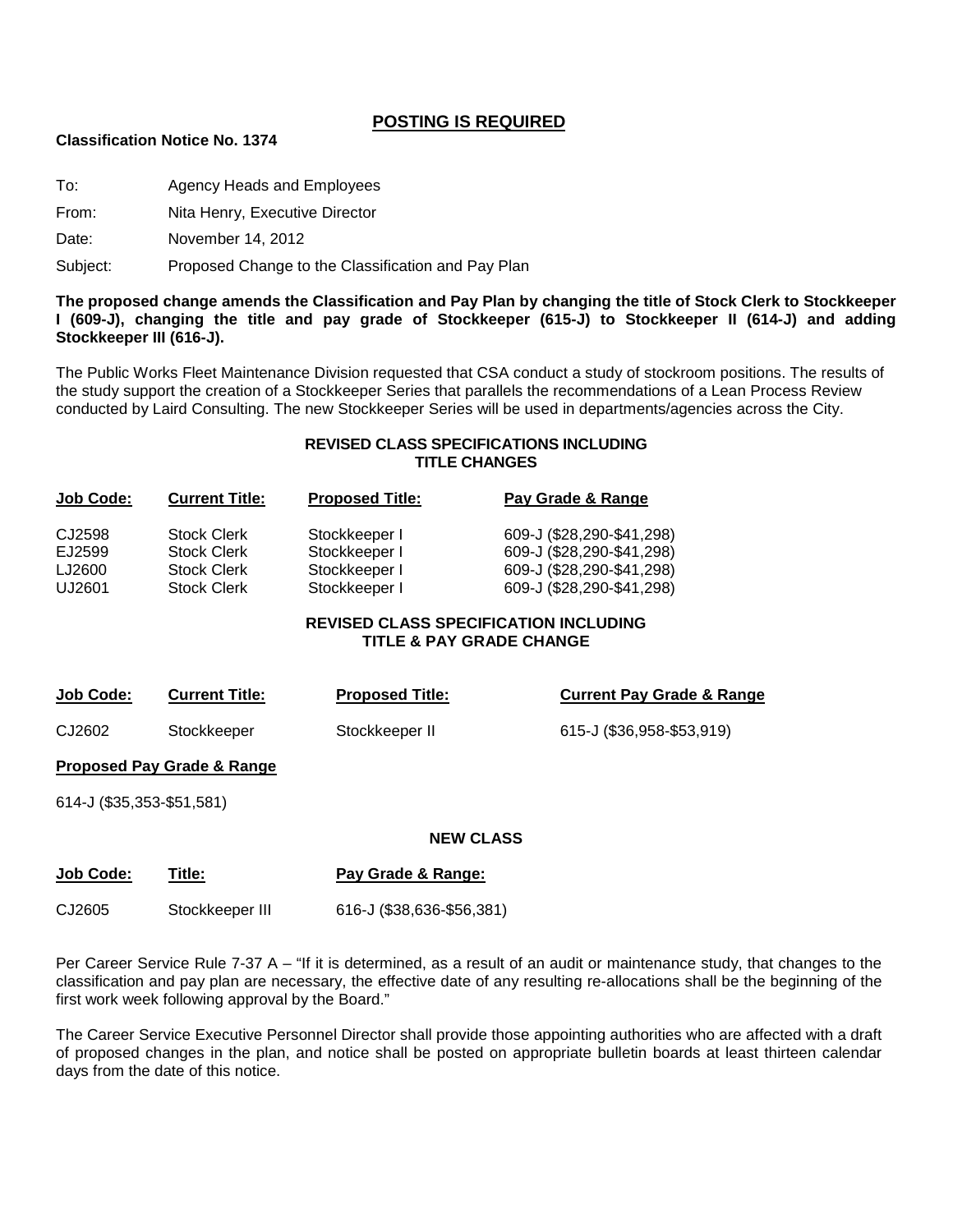#### **Public Notice of Changes**:

The scheduled time for the public hearing is **Thursday December 6, 2012 5:00 p.m.** in the CSA Board Room, Room 4.I.4, Webb Municipal Building, 201 West Colfax Avenue.

**Note:** Please submit any questions or comments on this proposal in writing to Bruce Backer [bruce.backer@denvergov.org,](mailto:bruce.backer@denvergov.org) Career Service Authority, in care of Alena Martinez [alena.martinez@denvergov.org](mailto:alena.martinez@denvergov.org) by 8:00 a.m. on **Wednesday, November 28, 2012.** Please include a contact name and phone number so that we may respond directly.

If anyone wishes to be heard by the Board on this item, please call Frances Trujillo [frances.trujillo@denvergov.org](mailto:frances.trujillo@denvergov.org) at (720) 913-5168 no later than noon on **Tuesday, December 4, 2012.**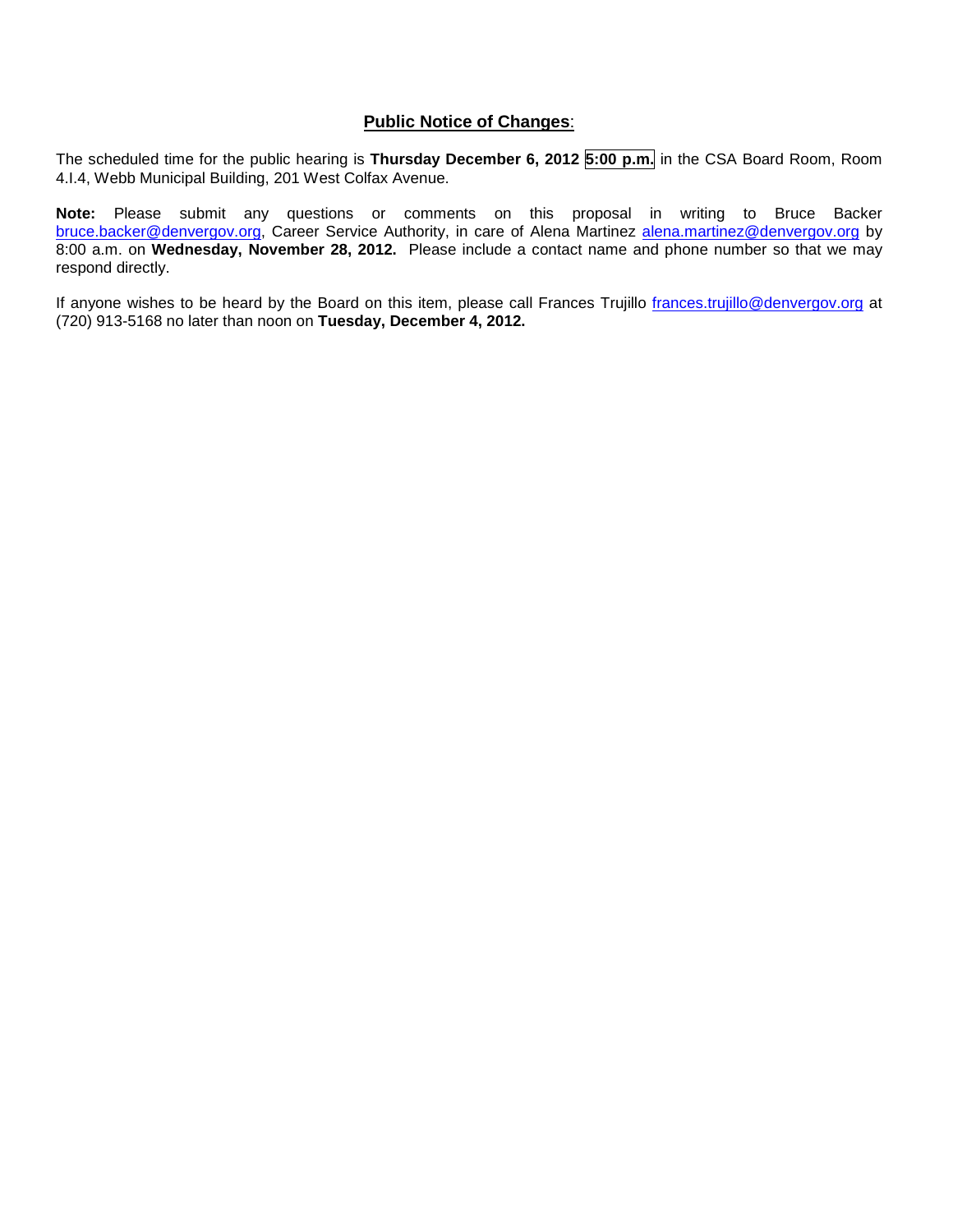#### CHANGES IN THE CLASSIFICATION AND PAY PLAN

|                  |                                                 |                           | <b>TITLE CHANGE</b>        |            |                           |                            |
|------------------|-------------------------------------------------|---------------------------|----------------------------|------------|---------------------------|----------------------------|
| <b>Job Code:</b> | <b>Current Title:</b>                           | <b>Proposed Title:</b>    |                            | Pay Grade: |                           |                            |
| CJ2598           | <b>Stock Clerk</b>                              | Stockkeeper I             |                            |            | 609-J (\$28,290-\$41,298) |                            |
| EJ2599           | <b>Stock Clerk</b>                              | Stockkeeper I             |                            |            | 609-J (\$28,290-\$41,298) |                            |
| LJ2600           | <b>Stock Clerk</b>                              | Stockkeeper I             |                            |            | 609-J (\$28,290-\$41,298) |                            |
| UJ2601           | <b>Stock Clerk</b>                              | Stockkeeper I             |                            |            | 609-J (\$28,290-\$41,298) |                            |
|                  |                                                 |                           |                            |            |                           |                            |
|                  | <b>Classification Title: Supervisory Level:</b> |                           | <b>EEO Code:</b>           |            | <b>Medical Group:</b>     | <b>FLSA:</b>               |
| Stockkeeper I    |                                                 | 3 - None/Incidental       | 6 - Office/Clerical        |            | H - Heavy Physical        | Non-exempt                 |
|                  |                                                 |                           |                            |            |                           |                            |
|                  |                                                 |                           | TITLE AND PAY GRADE CHANGE |            |                           |                            |
| <b>Job Code:</b> | <b>Current Title:</b>                           | <b>Current Pay Grade:</b> |                            |            | <b>Proposed Title:</b>    | <b>Proposed Pay Grade:</b> |
| CJ2602           | Stockkeeper                                     | 615-J (\$36,958-\$53,919) |                            |            | Stockkeeper II            | 614-J (\$35,353-\$51,581)  |
|                  |                                                 |                           |                            |            |                           |                            |
|                  | <b>Classification Title: Supervisory Level:</b> |                           | <b>EEO Code:</b>           |            | <b>Medical Group:</b>     | <u>FLSA:</u>               |
| Stockkeeper II   |                                                 | 3 - None/Incidental       | 6 - Office/Clerical        |            | H - Heavy Physical        | Non-exempt                 |
|                  |                                                 |                           |                            |            |                           |                            |
|                  |                                                 |                           |                            |            |                           |                            |
|                  |                                                 |                           | <b>NEW CLASS</b>           |            |                           |                            |
| <b>Job Code:</b> | <b>Proposed Title:</b>                          |                           | <b>Proposed Pay Grade:</b> |            |                           |                            |
| CJ2605           | Stockkeeper III                                 |                           | 616-J (\$38,636-\$56,381)  |            |                           |                            |

| <b>Classification Title: Supervisory Level:</b> |                     | <b>EEO Code:</b>    | <b>Medical Group:</b> | <b>FLSA:</b> |
|-------------------------------------------------|---------------------|---------------------|-----------------------|--------------|
| Stockkeeper III                                 | 3 – None/Incidental | 6 – Office/Clerical | H - Heavy Physical    | Non-exempt   |

#### **Synopsis:**

The Public Works Fleet Maintenance Division requested that CSA conduct a study of stockroom positions. The results of the study support the creation of a Stockkeeper Series that parallels the recommendations of a Lean Process Review conducted by Laird Consulting. The new Stockkeeper Series will be used in departments/agencies across the City. Listed below is the general statement of duties for each class:

Stockkeeper I: Performs entry-level stockroom duties, which includes the transporting and delivering of supplies, receiving shipments, stocking items, and assisting with the issuance of a variety of supplies, materials, parts, and equipment.

Stockkeeper II: Performs intermediate-level stockroom duties, which includes receiving and issuing stock items, and maintaining inventory control systems for a variety of supplies, materials, parts, and equipment.

Stockkeeper III: Performs full performance level stockroom duties, which includes purchasing, contacting vendors, researching orders, and maintaining inventory control systems for a variety of supplies, materials, parts, and equipment.

#### **Pay Rationale:**

#### **Stockkeeper I:**

No market data was found to determine the appropriate pay grade for the Stockkeeper I. As a result, an internal relationship of plus one pay grade to the Senior Transportation Worker is recommended. Both classifications perform similar duties in that they are maintaining stock or inventory. To add, both classifications require similar levels of education and experience. Based on this comparison, it is recommended to leave the Stockkeeper I at pay grade 609-J (\$28,290-\$41,298).

#### **Stockkeeper II:**

Market data from Mountain States Employers Council was used to determine the appropriate pay grade for the Stockkeeper II. The average actual rate of pay for the benchmark, Materials Handler III, is \$44,616, which corresponds to the midpoint of the pay grade 614-J (\$35,353-\$51,581), which is \$43,467. This provides a percent difference of -2.58%.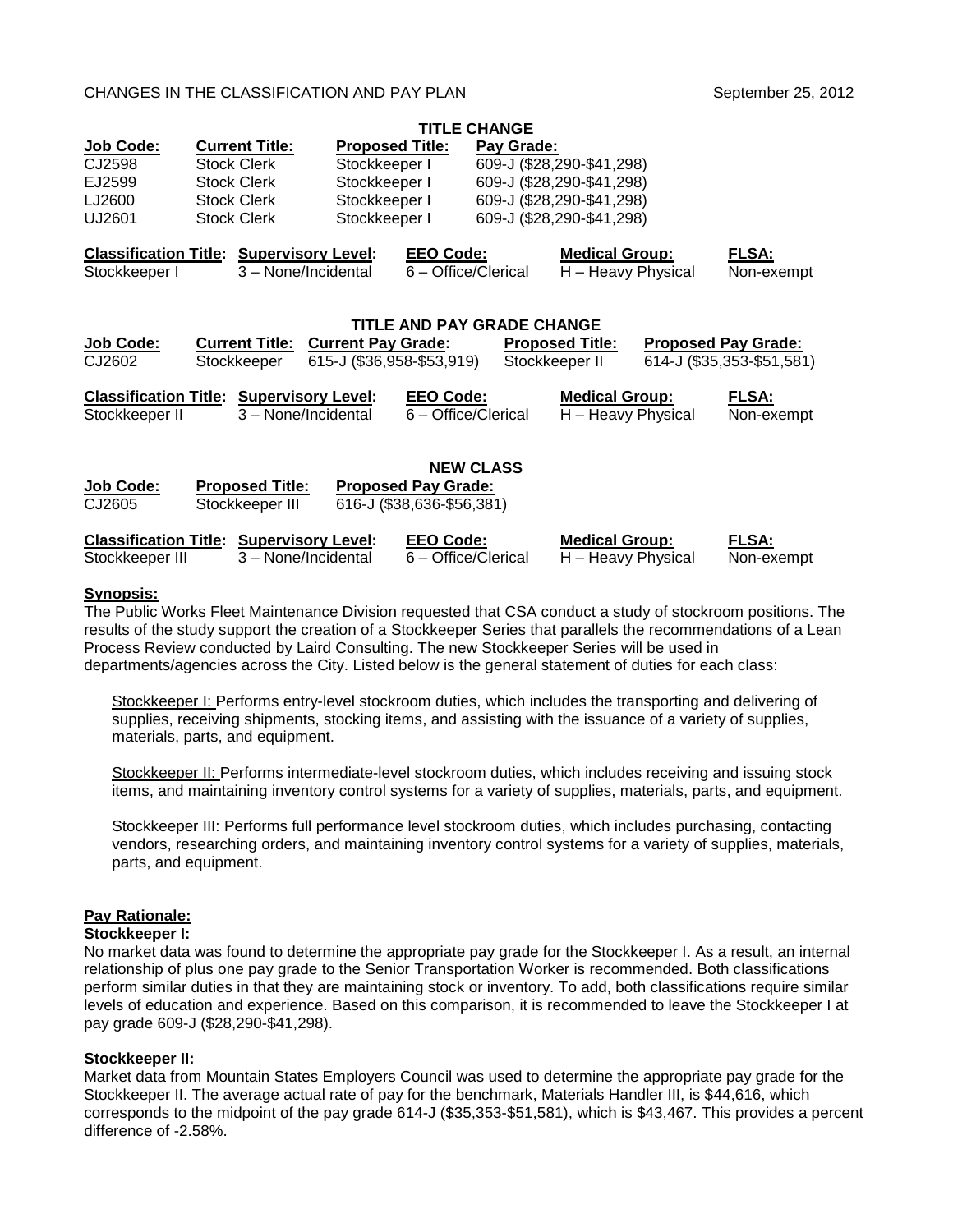#### **Stockkeeper III:**

Market data from Mountain States Employers Council was used to determine the appropriate pay grade for the Stockkeeper III. The average actual rate of pay for the benchmark, Materials Handler IV, is \$47,778, which corresponds to the midpoint of the pay grade 616-J (\$38,636-\$56,381), which is \$47,509. This provides a percent difference of -0.56%.

#### **Employee Impact:**

There is no employee impact. When appropriate, departments will reallocate or promote employees into the Stockkeeper III classification.

#### **Budget Impact:**

None – The incumbents will move pay-to-pay within the new series.

#### **Organizational Data:**

The Stockkeeper Series will report to the Stockroom Supervisor, or their current designation.

#### **Effective Date:**

CSR Section 7-37 A - If it is determined, as a result of an audit or a maintenance study, that changes to the classification and pay plan are necessary, the effective date of any resulting reallocations shall be the beginning of the first work week following approval by the Board.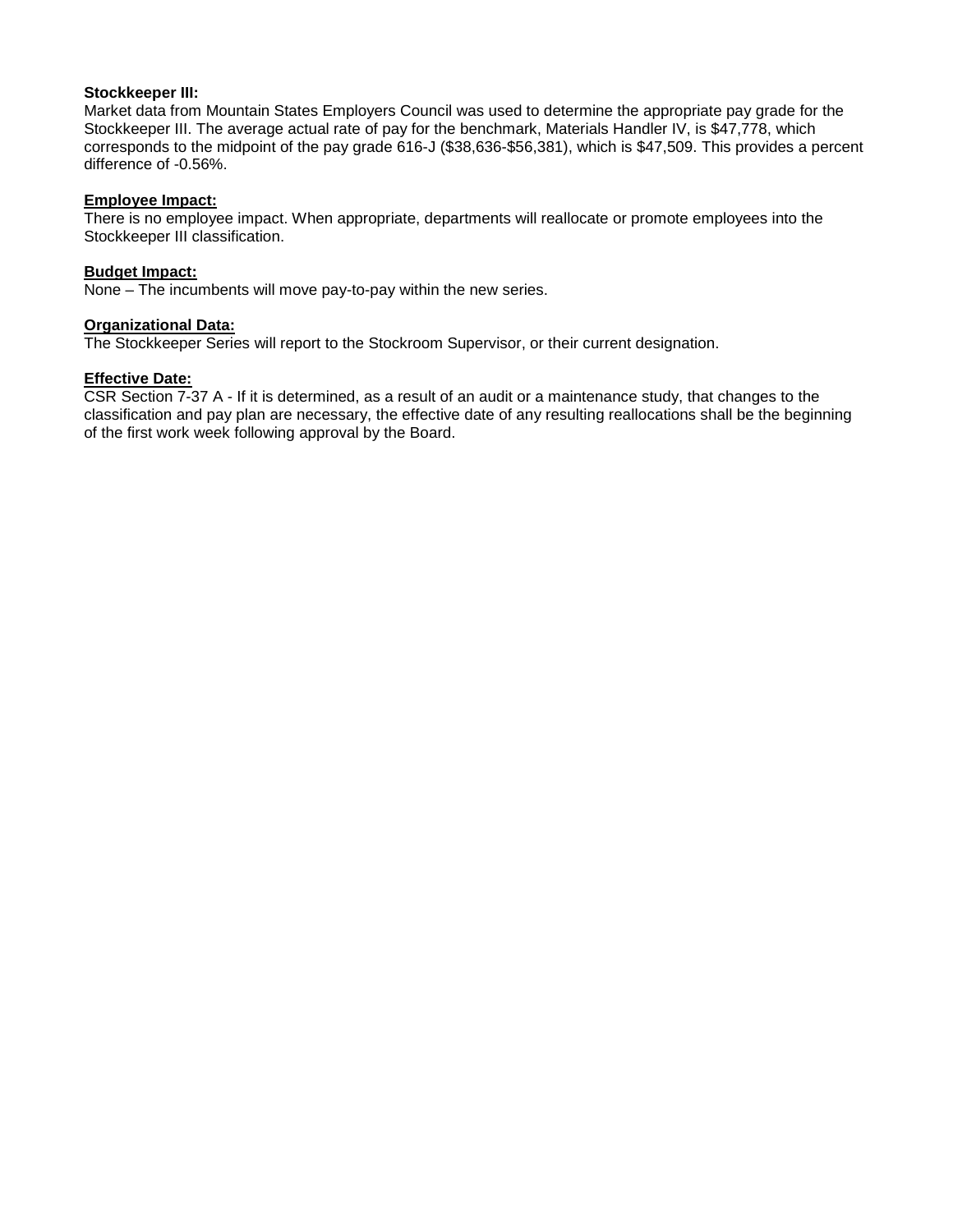

# Career Service Authority

Page 1 of 5

Stockkeeper I

## **GENERAL STATEMENT OF CLASS DUTIES**

Performs entry-level stockroom duties, which includes the transporting and delivering of supplies, receiving shipments, stocking items, and assisting with the issuance of a variety of supplies, materials, parts, and equipment.

## **DISTINGUISHING CHARACTERISTICS**

The Stockkeeper I is distinguished from Stockkeeper II who primarily issues stock and maintains an inventory control system for a variety of supplies, materials, parts, and equipment.

## *Guidelines, Difficulty and Decision Making Level:*

Procedures, methods and techniques to be used are well established with options to be considered well defined. Tools, work aids and materials to be used are specified. Work steps are demonstrated or made clear by straightforward oral instructions.

Detailed oral and/or written instructions are normally given during the training period. Work steps involve a pattern of sequential motions such as push, pull, lift, carry or place which may include making gross discriminations as to size, color or readily observable conditions.

Duties assigned are primarily routine, repetitive and restricted in intricacy with little or no discretion in how they are carried out.

## *Level of Supervision Received and Quality Review:*

Under normal supervision, within a standardized work situation, the employee performs duties common to the line of work without close supervision or detailed instruction. Work product is subject to continual review.

## *Interpersonal Communications and Purpose:*

Contacts with the public or employees where factual information relative to the organization or its functions is received and relayed, or a service rendered, according to established procedures or instructions.

## *Level of Supervision Exercised:*

No supervisory responsibilities.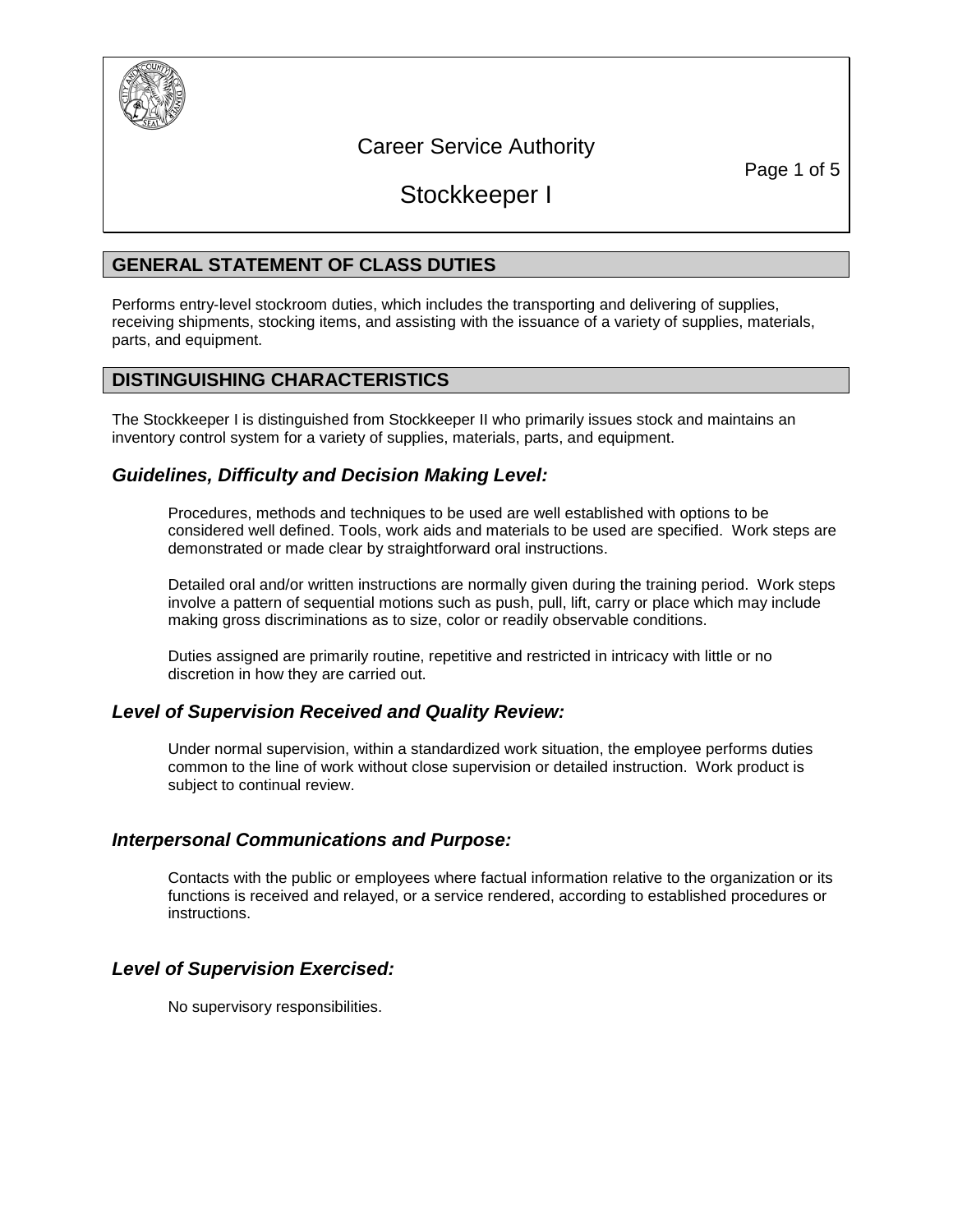#### **ESSENTIAL DUTIES**

Picks up orders from vendors and distributors and makes deliveries to central warehouse or location of repair.

Ensures that shipping paperwork and invoices are accurate and correct and in alignment with stock items.

Receives, unpacks, inspects and verifies quality and quantity of supplies against packing list or invoice.

Transfers shipments to stockroom for appropriate storage within bins or shelf areas, and labels items for correct identification for storage and retrieval.

Assist with inventory control and physical count of stock items.

Cleans and maintains orderliness of warehouse and storage areas.

Maintains and ensures the security of the stockroom and warehouse.

Performs pre-trip inspection of vehicle to ensure vehicle is in proper working order.

By position, operates a forklift for movement and storage of stock items.

By position, works the front counter for the distribution of stock items and processes associated invoices and paperwork.

Performs other related duties as assigned or requested.

Any one position may not include all of the duties listed. However, the allocation of positions will be determined by the amount of time spent in performing the essential duties listed above.

## **MINIMUM QUALIFICATIONS**

#### *Competencies (Knowledge, Skills, & Abilities):*

- **Integrity/Honesty –** Contributes to maintaining the integrity of the organization and displays high standards of ethical conduct and understands the impact of violating these standards on an organization, self, and others; is trustworthy.
- **Customer Service –** Works with clients and customers (that is, any individuals who use or receive the services or products that your work unit produces, including the general public, individuals who work in the agency, other agencies, or other outside organizations) to assess their needs, provide information or assistance, resolve their problems, or satisfy their expectations; knows about available products and services; is committed to providing quality products and services.
- **Conscientiousness –** Displays a high level of effort and commitment toward performing work; demonstrates responsible behavior.
- **Interpersonal Skills –** Shows understanding, friendliness, courtesy, tact, empathy, concern, and politeness to others; develops and maintains effective relationships with others; may include effectively dealing with individuals who are difficult, hostile, or distressed; relates well to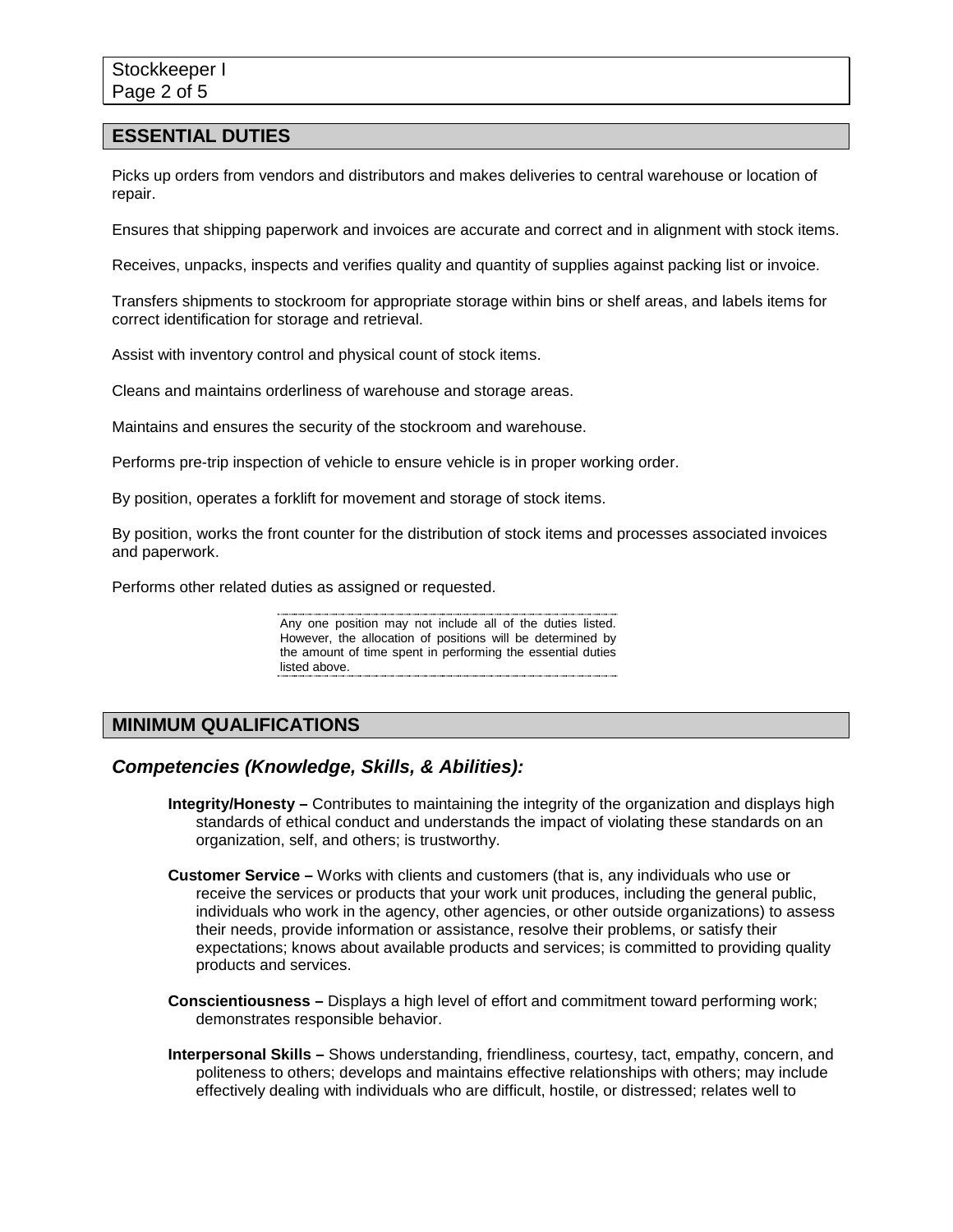people from varied backgrounds and different situations; is sensitive to cultural diversity, race gender, disabilities, and other individual differences.

- **Attention to Detail**  Is thorough when performing work and conscientious about attending to detail.
- **Self-Esteem –** Believes in own self-worth, maintains a positive view of self, and displays a professional image.
- **Flexibility –** Is open to change and new information; adapts behavior or work methods in response to new information, changing conditions, or unexpected obstacles; effectively deals with uncertainty.
- **Self-Management –** Sets well-defined and realistic personal goals; displays a high level of initiative, effort, and commitment towards completing assignments in a timely manner; works with minimal supervision; is motivated to achieve; demonstrates responsible behavior.
- **Memory –** Recalls information that has been presented previously.
- **Teamwork –** Encourages and facilitates cooperation, pride, trust, and group identity; fosters commitment and team spirit; works with others to achieve goals.
- **Reading –** Understands and interprets written material, including technical materials, rules, regulations, instructions, reports, charts, graphs, or tables; applies what is learned from written materials to specific situations.
- **Oral Communication –** Expresses information (for example, ideas or facts) to individuals or groups effectively, taking into account the audience and nature of the information (for example, technical, sensitive, controversial); makes clear and convincing oral presentations; listens to others, attends to nonverbal cues, and responds appropriately.
- **Arithmetic –** Performs computations such as additions, subtraction, multiplication, and division correctly using whole numbers, fractions, decimals, and percentages.
- **Writing –** Recognizes or uses correct English grammar, punctuation and spelling; communicates information (for example, facts, ideas, or messages) in a brief, clear, and organized manner; produces written information, which may include technical material, that is appropriate for the intended audience.
- **Reasoning –** Discovers or selects rules, principles, or relationships between facts and other information.
- Knowledge of safety hazards and necessary safety precautions sufficient to be able to establish a safe work environment for self and others.
- Knowledge of shipping and receiving processes sufficient to be able to monitor received and missing items.
- Knowledge of cleaning methods, materials, tools, and equipment sufficient to be able to effectively clean city facilities.
- Skill in understanding and following oral, illustrated, written, or demonstrated instructions.

Skill in using equipment needed to transport materials within a warehouse.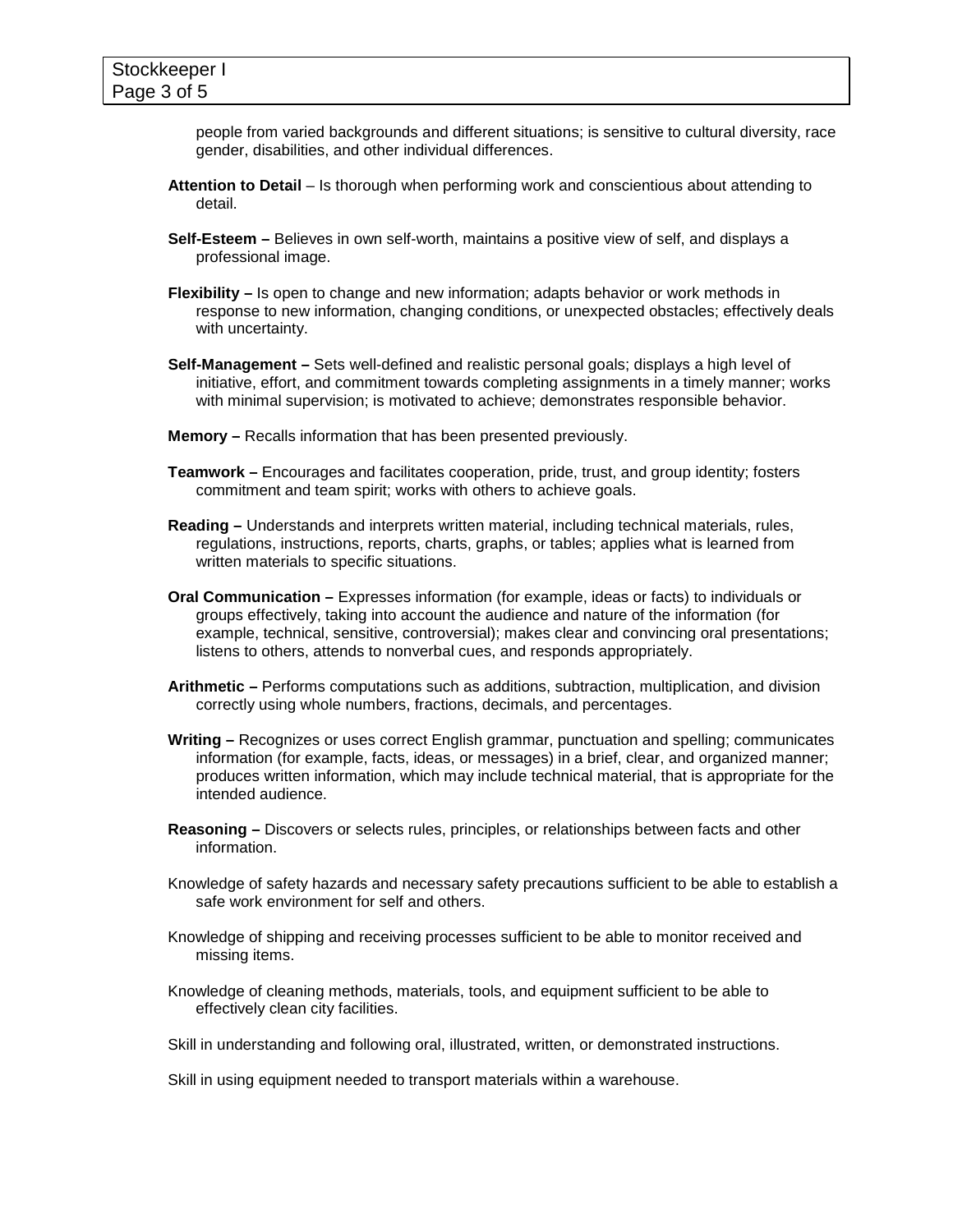Skill in comparing and copying words and numbers accurately, sorting data from a variety of sources and arranging them in sequential or logical order.

Skill in using computers.

Skill in using a forklift.

## *Physical Demands:*

Standing: remaining on one's feet in an upright position. Lifting: raising or lowering an object from one level to another. Carrying: transporting an object, usually by hand, arm, or shoulder. Pushing: exerting force upon an object so that the object is away. Pulling: exerting force on an object so that it is moving to the person. Stooping: bending the body by bending spine at the waist. Reaching: extending the hand(s) and arm(s) in any direction. Handling: seizing, holding grasping, or otherwise working with hands. Fingering: picking, pinching, or otherwise working with fingers. Talking: expressing or exchanging ideas by means of spoken words. Hearing: perceiving the nature of sounds by the ear. Repetitive motions: making frequent movements with apart of the body. Eye/hand/foot coordination: performing work through using two or more. Lifting: Raising or lowering an object weighing 50 pounds or more. Vision Far acuity: ability to see clearly at 20 feet or more. Vision Near acuity: ability to see clearly at 20 inches or less. Depth Perception: ability to judge distance and space relationships. Field of Vision: ability to see peripherally. Color Vision: ability to distinguish and identify different colors.

#### *Working Environment:*

Subject to many interruptions.

## *Education Requirement:*

Graduation from high school, or possession of a GED Certificate.

#### *Experience Requirement:*

None

#### *Education/Experience Equivalency:*

None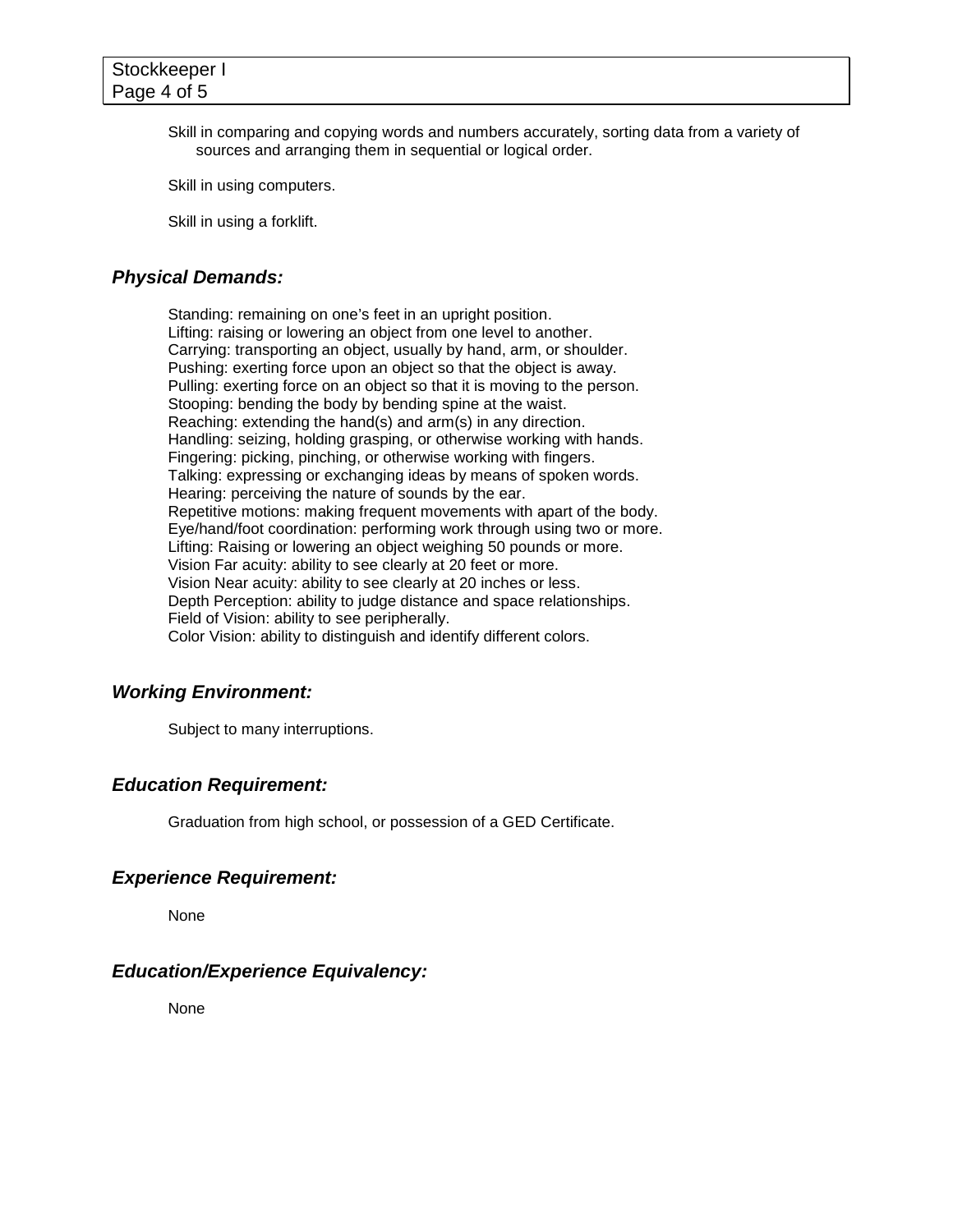# *Licensure and/or Certification:*

By position, requires possession of a valid Colorado Class R Driver's License at the time of application.

# **CLASS DETAIL**

| <b>FLSA CODE:</b>        | Non-Exempt                                                                                                                                                                                 |
|--------------------------|--------------------------------------------------------------------------------------------------------------------------------------------------------------------------------------------|
| <b>ESTABLISHED DATE:</b> | 09/16/1995                                                                                                                                                                                 |
| <b>REVISED DATE:</b>     | xx/xx/2012                                                                                                                                                                                 |
| <b>REVISED BY:</b>       | John Hoffman                                                                                                                                                                               |
| <b>CLASS HISTORY:</b>    | xx/2012: The Stock Clerk is being revised as part of a study of<br>Stockkeepers, were the Stock Clerk will be re-titled as a Stockkeeper I<br>(entry level class) in a three class series. |
|                          | 01/16/2006: Class was reviewed as part of an annual maintenance<br>study. Duties were updated and placed into the new class specification<br>format.                                       |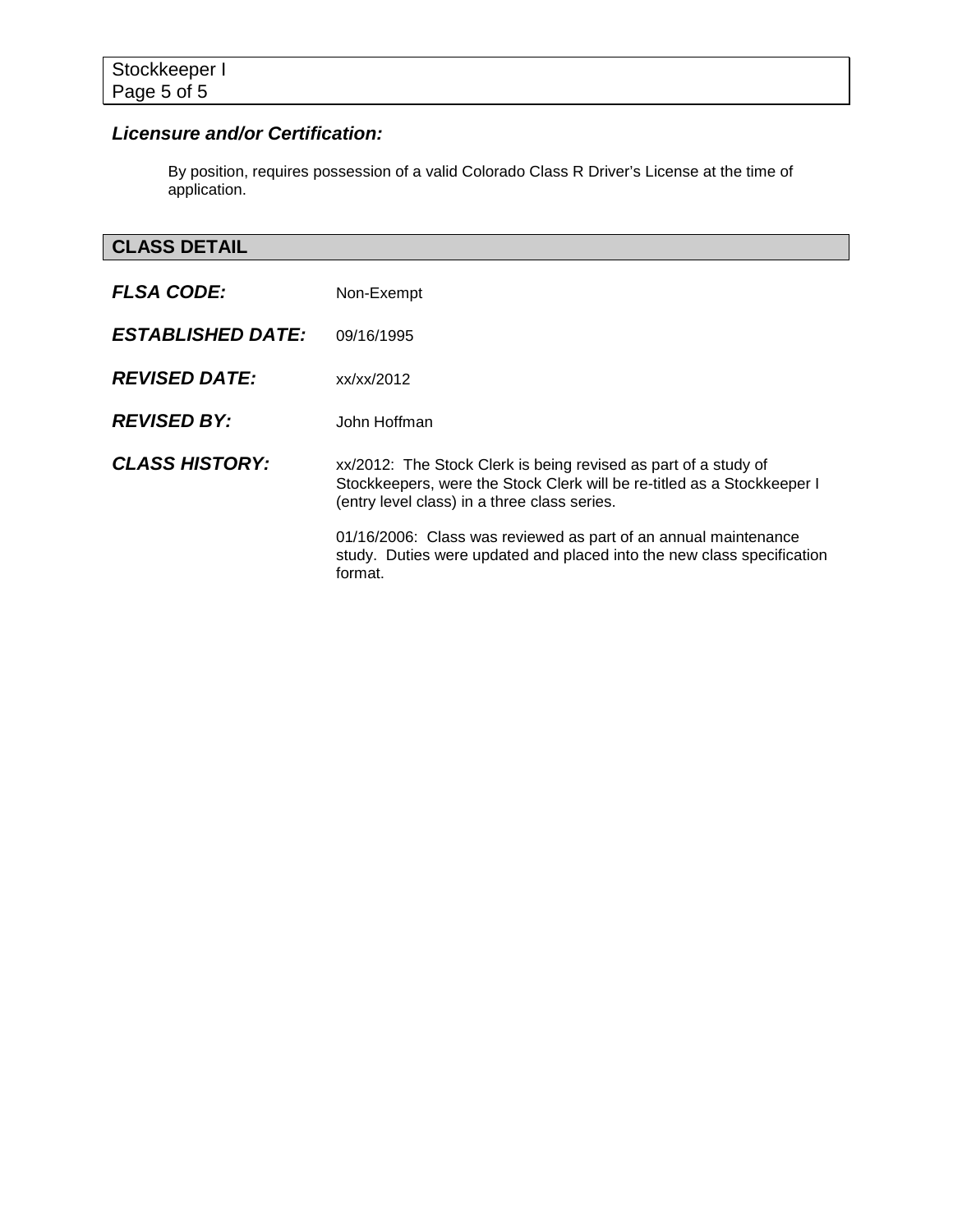

# Career Service Authority

Page 1 of 5

# Stockkeeper II

## **\*GENERAL STATEMENT OF CLASS DUTIES**

Performs intermediate-level stockroom duties, which includes receiving and issuing stock items, and maintaining inventory control systems for a variety of supplies, materials, parts, and equipment.

## **DISTINGUISHING CHARACTERISTICS**

The Stockkeeper II is distinguished from Stockkeeper III who is responsible for researching and coordinating purchases with vendors, and is distinguished from the Stockkeeper I who is responsible for transporting, receiving, and stocking a variety of supplies.

## *Guidelines, Difficulty and Decision Making Level:*

Guidelines are generally numerous, well established and directly applicable to the work assignment. Work assignment and desired results are explained by general oral or written instructions.

Duties assigned are generally repetitive and restricted in scope but may be of substantial intricacy. Employee primarily applies standardized practices.

Decisions or recommendations on non-standardized situations are limited to relating organizational policies to specific cases. Problems that are not covered by guidelines or are without precedent are taken up with the supervisor.

## *Level of Supervision Received and Quality Review:*

Under normal supervision, within a standardized work situation, the employee performs duties common to the line of work without close supervision or detailed instruction. Work product is subject to continual review.

## *Interpersonal Communications and Purpose:*

Contact with the public or employees where explanatory or interpretive information is exchanged, defended, or gathered; and, discretion and judgment are required within the parameters of the job function.

## *Level of Supervision Exercised:*

No supervisory responsibilities.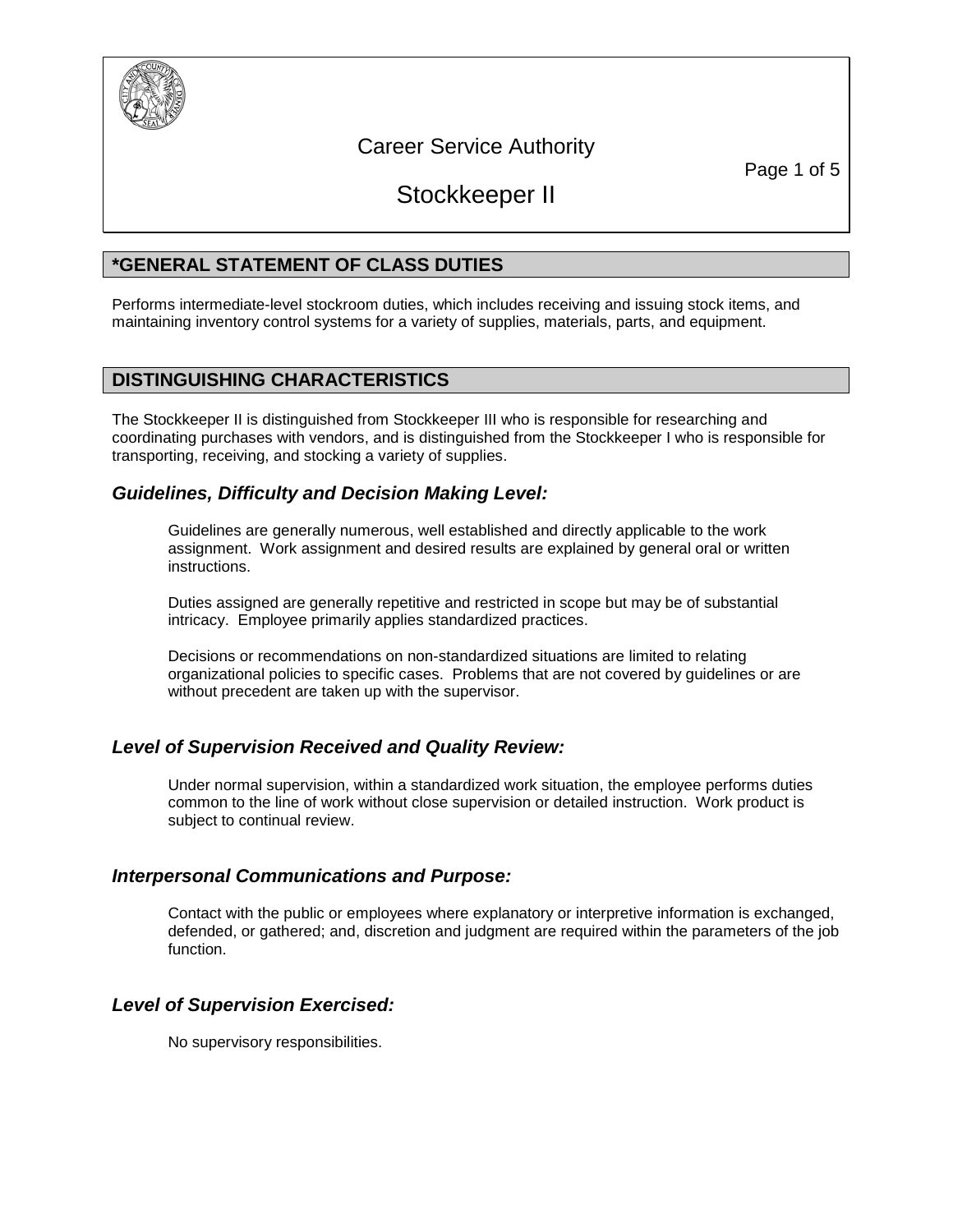#### **ESSENTIAL DUTIES**

Issues a variety of stock items, maintains and updates stock inventory records in a department computer database, and verifies stock availability by comparing physical count to inventory records.

Prepare location transfer requests and work orders for stock items.

Create reports to identify stock items that need to be replenished.

Receives, unpacks, inspects, and verifies quality and quantity of supplies against a packing list or invoice.

Updates database and inventory records to accurately track, maintain, and record inventory levels, and notifies appropriate personnel of discrepancies.

Transfers shipments to stockroom for appropriate storage within bins or shelf areas, and labels items for correct identification for storage and retrieval.

Performs inventory control utilizing a computer, physically counts inventory stock items to verify stock levels, and identifies and prepares surplus reports for disposal, sale, or return of stock items.

Monitors shipment back orders and notifies appropriate personnel of any changes.

Cleans and maintains orderliness of warehouse and storage areas.

Maintains and ensures the security of the stockroom and warehouse.

By position, assists in the training of employees to identify parts, materials, and perform computer functions.

By position, works with vendors to order routine stock items, fills out purchase order request, processes invoices and P-Card payments, and determines shipment priority.

Performs other related duties as assigned or requested.

Any one position may not include all of the duties listed. However, the allocation of positions will be determined by the amount of time spent in performing the essential duties listed above.

## **MINIMUM QUALIFICATIONS**

#### *Competencies (Knowledge, Skills, & Abilities):*

**Integrity/Honesty –** Contributes to maintaining the integrity of the organization and displays high standards of ethical conduct and understands the impact of violating these standards on an organization, self, and others; is trustworthy.

**Customer Service –** Works with clients and customers (that is, any individuals who use or receive the services or products that your work unit produces, including the general public, individuals who work in the agency, other agencies, or other outside organizations) to assess their needs, provide information or assistance, resolve their problems, or satisfy their expectations; knows about available products and services; is committed to providing quality products and services.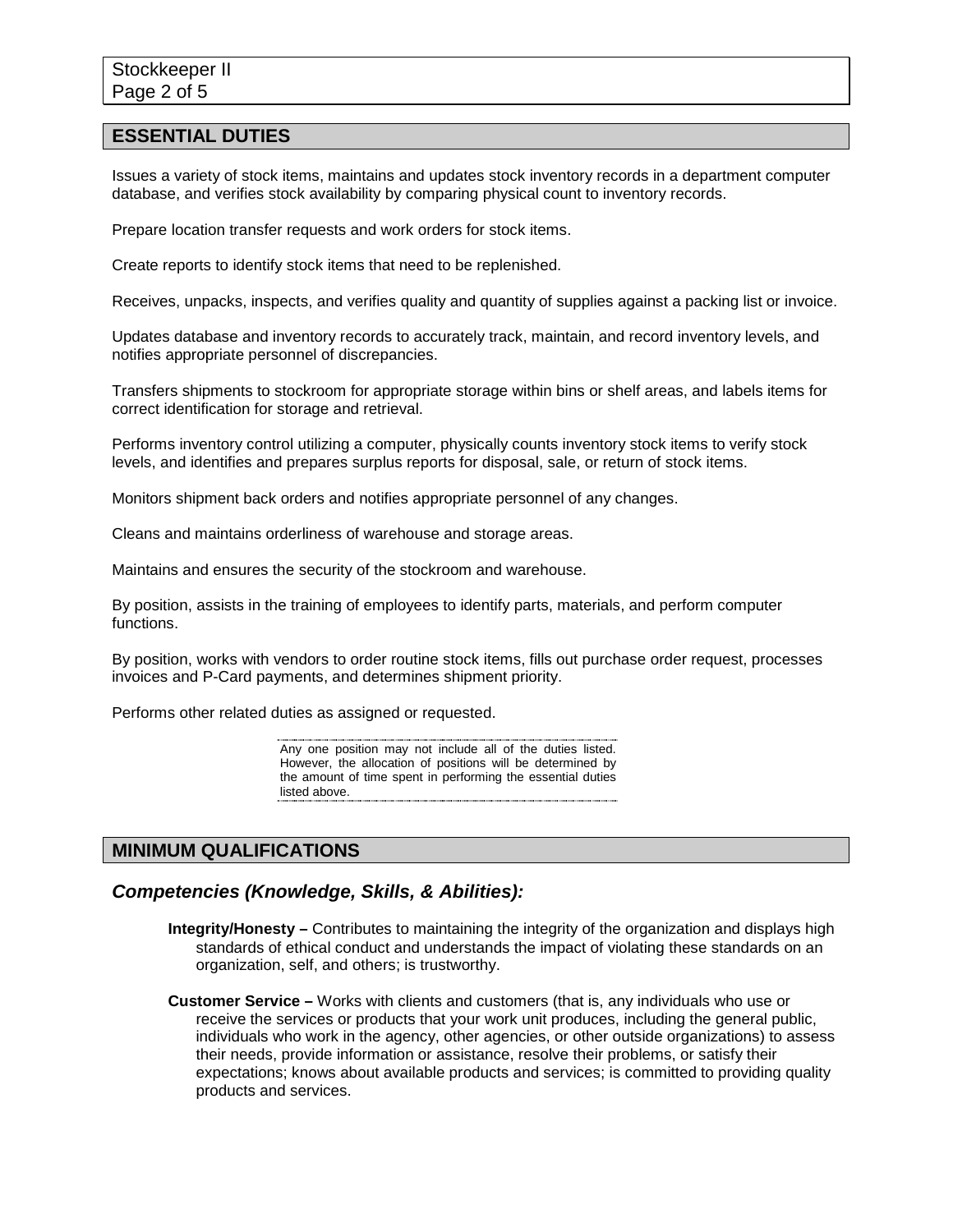- **Conscientiousness –** Displays a high level of effort and commitment toward performing work; demonstrates responsible behavior.
- **Interpersonal Skills –** Shows understanding, friendliness, courtesy, tact, empathy, concern, and politeness *to others; develops and maintains effective relationships with others; may include effectively dealing with* individuals who are difficult, hostile, or distressed; relates well to people from varied backgrounds and different situations; is sensitive to cultural diversity, race gender, disabilities, and other individual differences.
- **Attention to Detail**  Is thorough when performing work and conscientious about attending to detail.
- **Self-Esteem –** Believes in own self-worth, maintains a positive view of self, and displays a professional image.
- **Flexibility –** Is open to change and new information; adapts behavior or work methods in response to new information, changing conditions, or unexpected obstacles; effectively deals with uncertainty.
- **Self-Management –** Sets well-defined and realistic personal goals; displays a high level of initiative, effort, and commitment towards completing assignments in a timely manner; works with minimal supervision; is motivated to achieve; demonstrates responsible behavior.
- **Memory –** Recalls information that has been presented previously.
- **Teamwork –** Encourages and facilitates cooperation, pride, trust, and group identity; fosters commitment and team spirit; works with others to achieve goals.
- **Reading –** Understands and interprets written material, including technical materials, rules, regulations, instructions, reports, charts, graphs, or tables; applies what is learned from written materials to specific situations.
- **Oral Communication –** Expresses information (for example, ideas or facts) to individuals or groups effectively, taking into account the audience and nature of the information (for example, technical, sensitive, controversial); makes clear and convincing oral presentations; listens to others, attends to nonverbal cues, and responds appropriately.
- **Arithmetic –** Performs computations such as additions, subtraction, multiplication, and division correctly using whole numbers, fractions, decimals, and percentages.
- **Writing –** Recognizes or uses correct English grammar, punctuation and spelling; communicates information (for example, facts, ideas, or messages) in a brief, clear, and organized manner; produces written information, which may include technical material, that is appropriate for the intended audience.
- **Reasoning –** Discovers or selects rules, principles, or relationships between facts and other information.
- Knowledge of safety hazards and necessary safety precautions sufficient to be able to establish a safe work environment for self and others.
- Knowledge of shipping and receiving processes sufficient to be able to monitor received and missing items.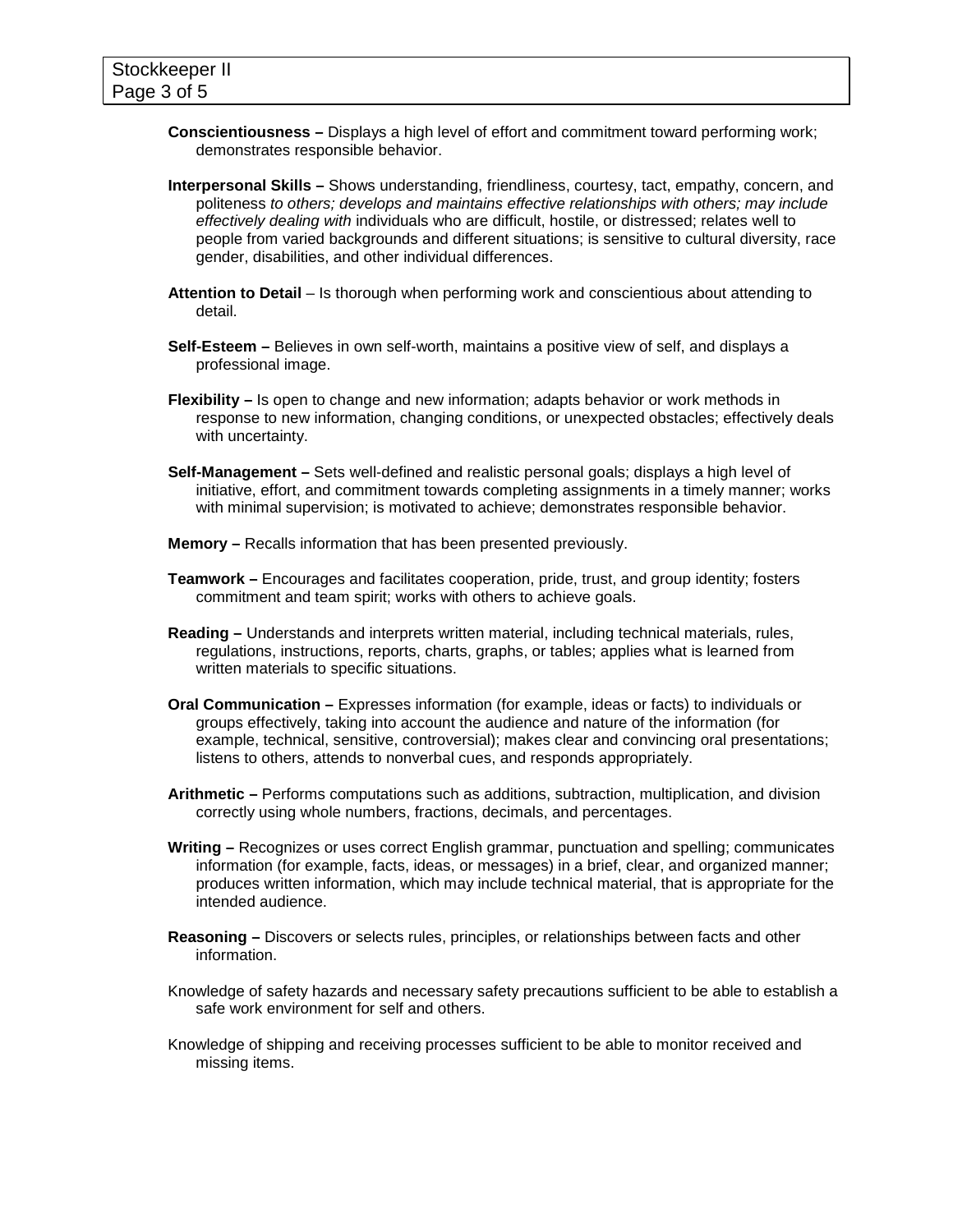Knowledge of cleaning methods, materials, tools, and equipment sufficient to be able to effectively clean city facilities.

Skill in understanding and following oral, illustrated, written, or demonstrated instructions.

Skill in using equipment needed to transport materials within a warehouse.

Skill in comparing and copying words and numbers accurately, sorting data from a variety of sources and arranging them in sequential or logical order. Skill in using computers.

Knowledge of ordering and controlling supplies sufficient to be able to evaluate and estimate usage rates, storage problems, and values.

Knowledge of inventory techniques sufficient to be able to maintain adequate levels of supplies.

Skill in using equipment needed to transport materials within a warehouse.

## *Physical Demands:*

Standing: remaining on one's feet in an upright position. Walking: moving about on foot. Sitting: remaining in the normal seated position. Lifting: raising or lowering an object from one level to another. Lifting: raising or lowering an object weighing 50 pounds or more. Carrying: transporting an object, usually by hand, arm or shoulder. Pushing: exerting force upon an object so that the object is away. Pulling: exerting force upon an object so that it is moving to the person. Balancing: maintaining body equilibrium to prevent falling over. Stooping: bending the body by bending spine at the waist. Climbing: ascending or descending objects usually with hands/feet. Reaching: extending the hand(s) and arm(s) in any direction. Handling: seizing, holding, grasping, or otherwise working with hands. Fingering: picking, pinching, or otherwise working with fingers. Talking: expressing or exchanging ideas by means of spoken words. Hearing: perceiving the nature of sounds by the ear. Accommodation: ability to adjust vision to bring objects into focus. Vision far acuity: ability to see clearly at 20 feet or more. Vision near acuity: ability to see clearly at 20 inches or less. Depth perception: ability to judge distance and space relationships. Field of Vision: ability to see peripherally. Color Vision: ability to distinguish and identify different colors.

## *Working Environment:*

Subject to many interruptions.

## *Education Requirement:*

Graduation from high school or possession of a GED Certificate.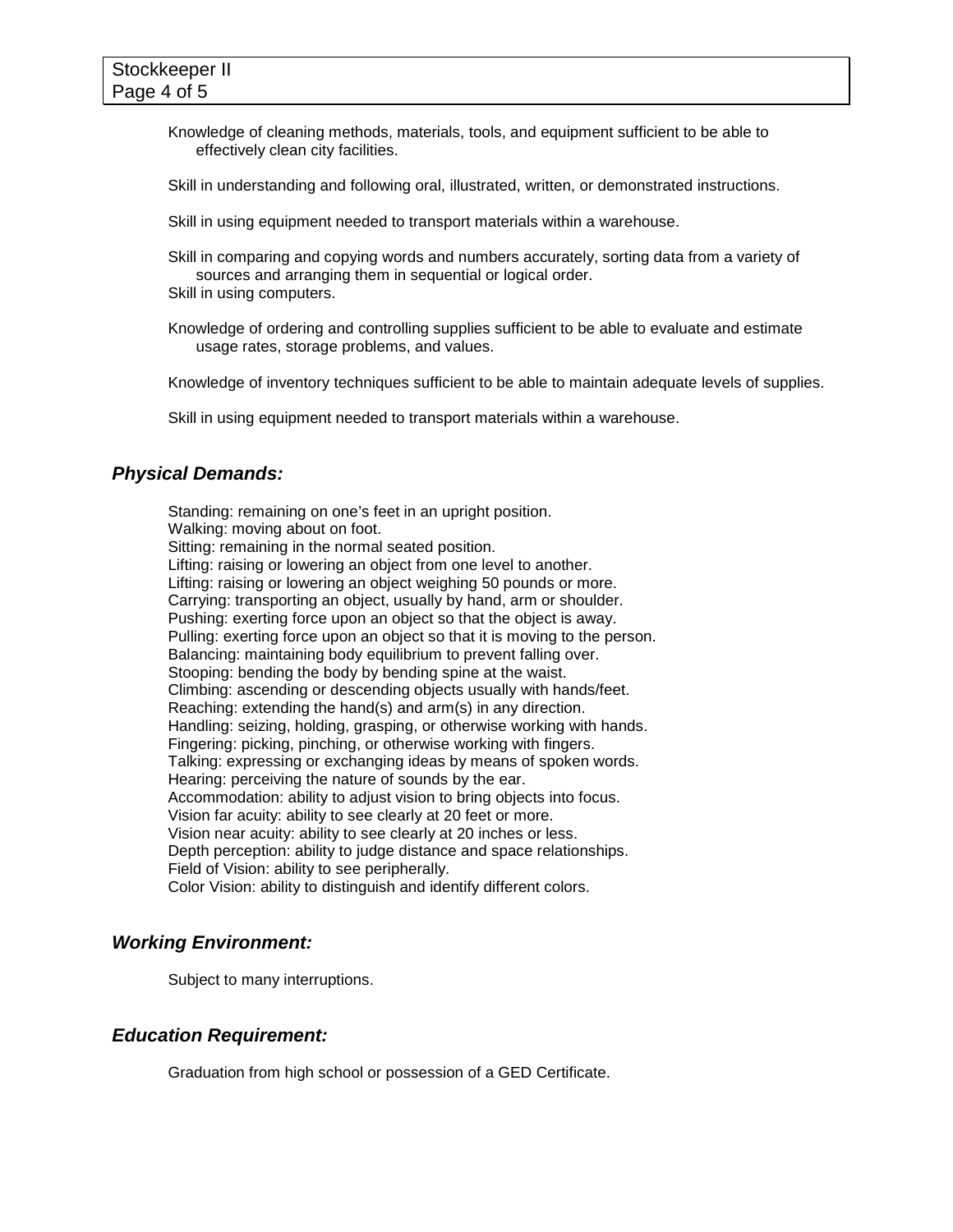## *Experience Requirement:*

Two years of stockroom experience receiving, stocking, issuing, and maintain inventory records of parts and equipment, supplies, or materials.

# *Education/Experience Equivalency:*

Additional appropriate education may be substituted for the minimum experience requirement.

## *Licensure and/or Certification:*

By position, requires possession of a valid Colorado Class R Driver's License at the time of application.

## **CLASS DETAIL**

| <b>FLSA CODE:</b>        | Non-Exempt                                                                                                                                                                                                 |
|--------------------------|------------------------------------------------------------------------------------------------------------------------------------------------------------------------------------------------------------|
| <b>ESTABLISHED DATE:</b> | 09/16/1995                                                                                                                                                                                                 |
| <b>REVISED DATE:</b>     | xx/xx/2012                                                                                                                                                                                                 |
| <b>REVISED BY:</b>       | John Hoffman                                                                                                                                                                                               |
| <b>CLASS HISTORY:</b>    | xx/2012: The Stockkeeper is being revised as part of a study of<br>Stockkeepers, were the Stockkeeper will be re-titled as a Stockkeeper II<br>(intermediate level class) as part of a three class series. |
|                          | 01/16/2006: Class was reviewed as part of an annual maintenance<br>study. Duties were updated and placed into the new class specification<br>format.                                                       |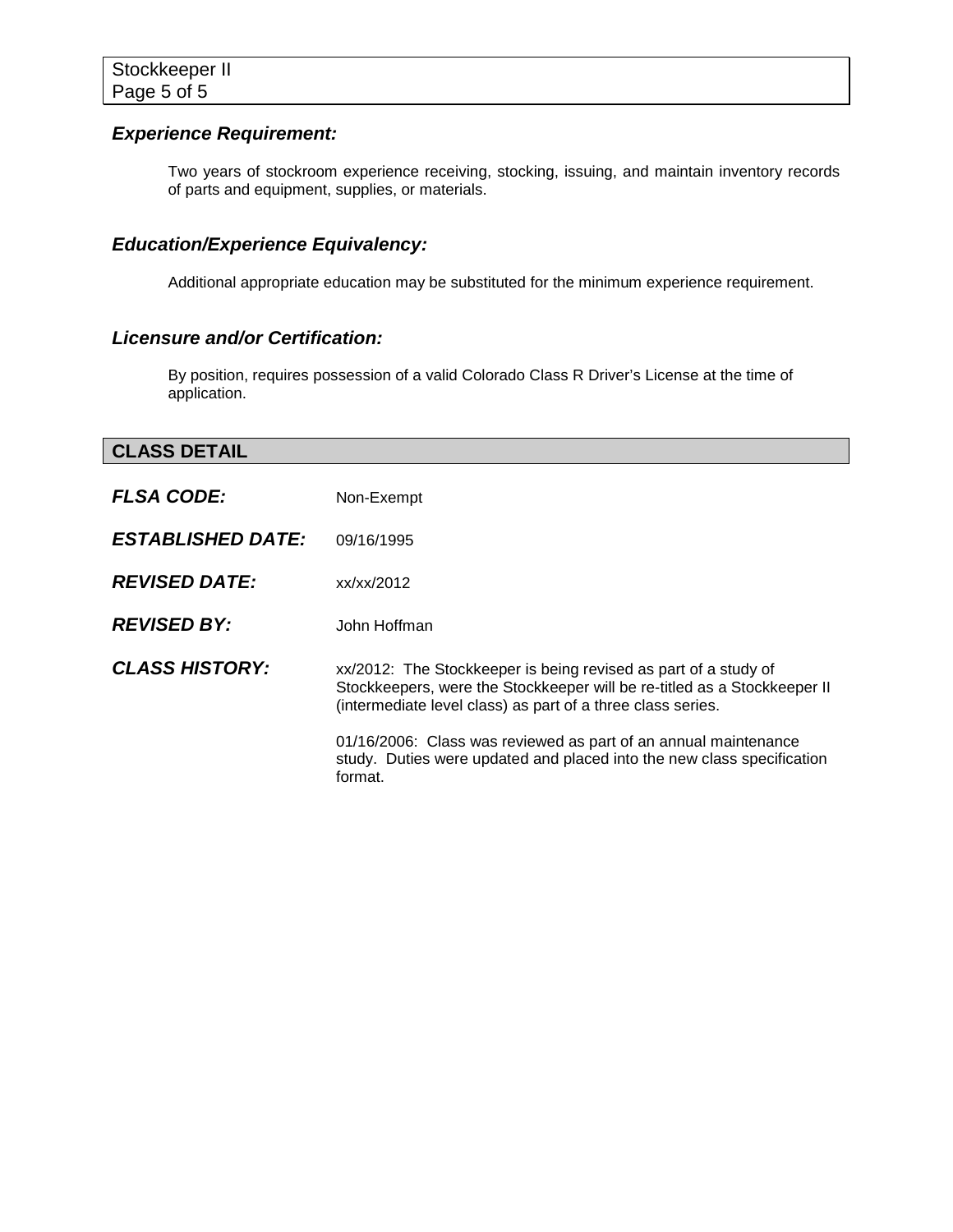

# Career Service Authority

Page 1 of 5

# Stockkeeper III

## **GENERAL STATEMENT OF CLASS DUTIES**

Performs full performance level stockroom duties, which includes purchasing, contacting vendors, researching orders, and maintaining inventory control systems for a variety of supplies, materials, parts, and equipment.

## **DISTINGUISHING CHARACTERISTICS**

The Stockkeeper III is distinguished from the Stockkeeper II who receives and issues stock items and is distinguished from the Stockroom Supervisor who supervises Stockkeepers engaged in stockroom activities.

## *Guidelines, Difficulty and Decision Making Level:*

Guidelines are generally but not always clearly applicable, requiring the employee to exercise iudament in selecting the most pertinent guideline, interpret precedents, adapt standard practices to differing situations and recommend alternative actions in situations without precedent.

Duties assigned are generally complex and may be of substantial intricacy. Work assignment is performed within an established framework under general instructions but requires simultaneous coordination of assigned functions or projects in various stages of completion.

Employee is responsible for determining time, place and sequence of actions to be taken. Unusual problems or proposed deviations from guidelines, practices or precedents may be discussed with the supervisor before being initiated.

## *Level of Supervision Received and Quality Review:*

Under general supervision, the employee receives assignments and is expected to carry them through to completion with substantial independence. Work is reviewed for adherence to instructions, accuracy, completeness and conformance to standard practice or precedent. Recurring work clearly covered by guidelines may or may not be reviewed.

## *Interpersonal Communications and Purpose:*

Contact with the public or employees where explanatory or interpretive information is exchanged, defended, or gathered; and, discretion and judgment are required within the parameters of the job function.

## *Level of Supervision Exercised:*

By position, performs lead work.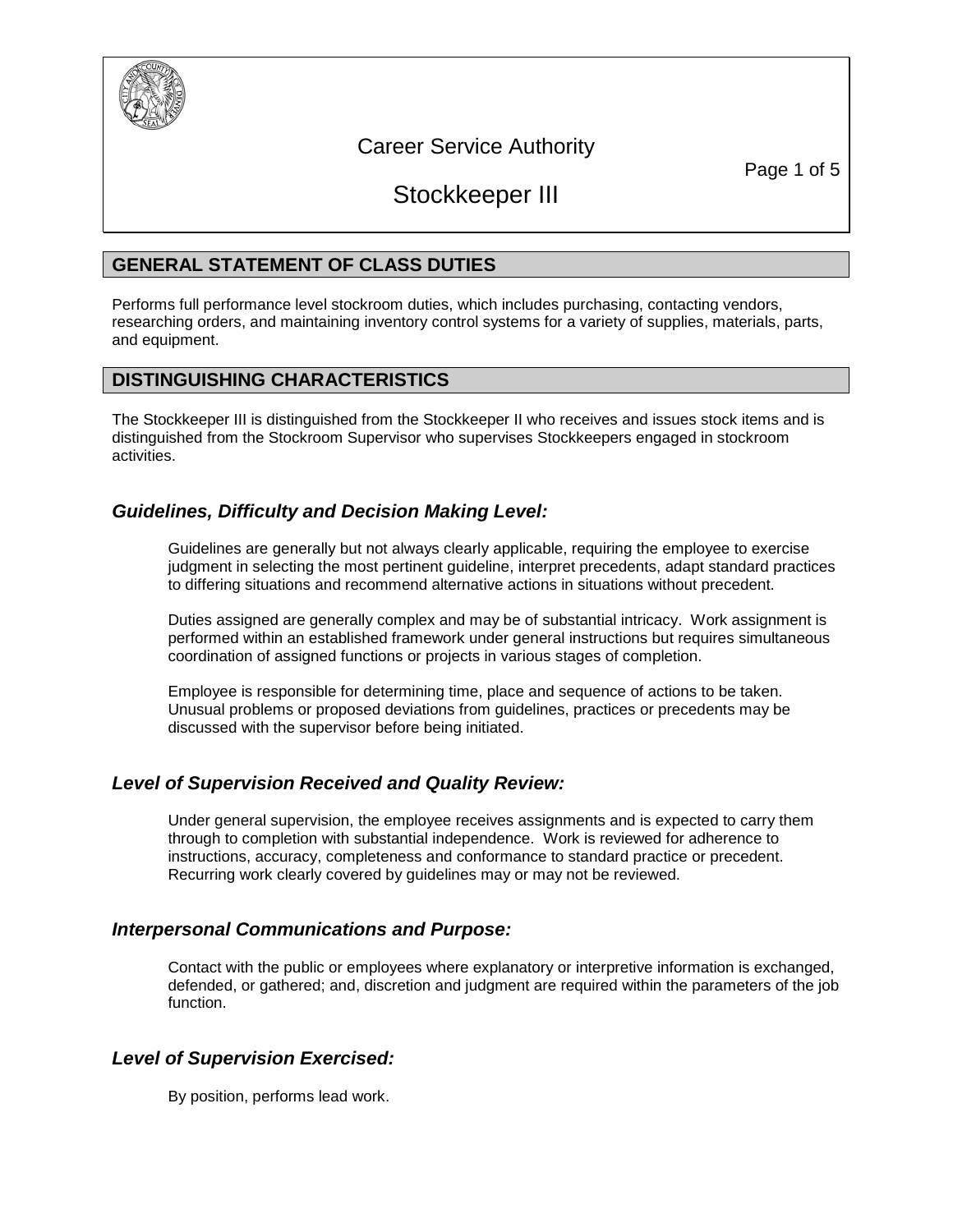#### **ESSENTIAL DUTIES**

Works with vendors to order stock items, verifies invoices and P-Card statements for accounts payable, and determines shipment priority.

Researches stock and parts item numbers, descriptions, quantities, prices, labor and freight charges, and contacts vendors to solicit bids and order stock items in order to maintain adequate stock levels and repair equipment.

Uses a computer database to identify and resolve pricing, receiving, and issuing discrepancies to ensure balancing of the inventory. Reconciles inventory balances with a variety of reports and supporting documentation.

Approves purchase orders and emergency service requests up to a set dollar amount and must have supervisor or management approval for expenditures that exceed authorization level.

Reviews service bid contracts to ensure purchase orders are within compliance of stated contract objectives.

Data enters requisitions and accounts payable to ensure proper coding of funding sources and accuracy of documentation.

Tracks purchase orders through the pay-to-procure approval process.

Determines kinds and quantities of stock items to be ordered based on current and projected usage, availability of stock from vendors, storage capabilities, user requirements, and projected cost saving.

Prepares requisitions for ordering special items, checks inventory for acceptable substitutes, researches vendor catalogs, the internet, and other available information to identify sources for special items.

Performs inventory control utilizing a computer, physically counts inventory stock items to verify stock levels, and identifies and prepares surplus reports for disposal, sale, or return of stock items.

Create reports to identify stock items that need to be replenished.

Maintains and ensures the security of the stockroom and warehouse.

Assists in the training of employees to identify parts, materials, and perform computer functions.

Performs other related duties as assigned or requested.

Any one position may not include all of the duties listed. However, the allocation of positions will be determined by the amount of time spent in performing the essential duties listed above. 

#### **MINIMUM QUALIFICATIONS**

#### *Competencies (Knowledge, Skills, & Abilities):*

**Integrity/Honesty –** Contributes to maintaining the integrity of the organization and displays high standards of ethical conduct and understands the impact of violating these standards on an organization, self, and others; is trustworthy.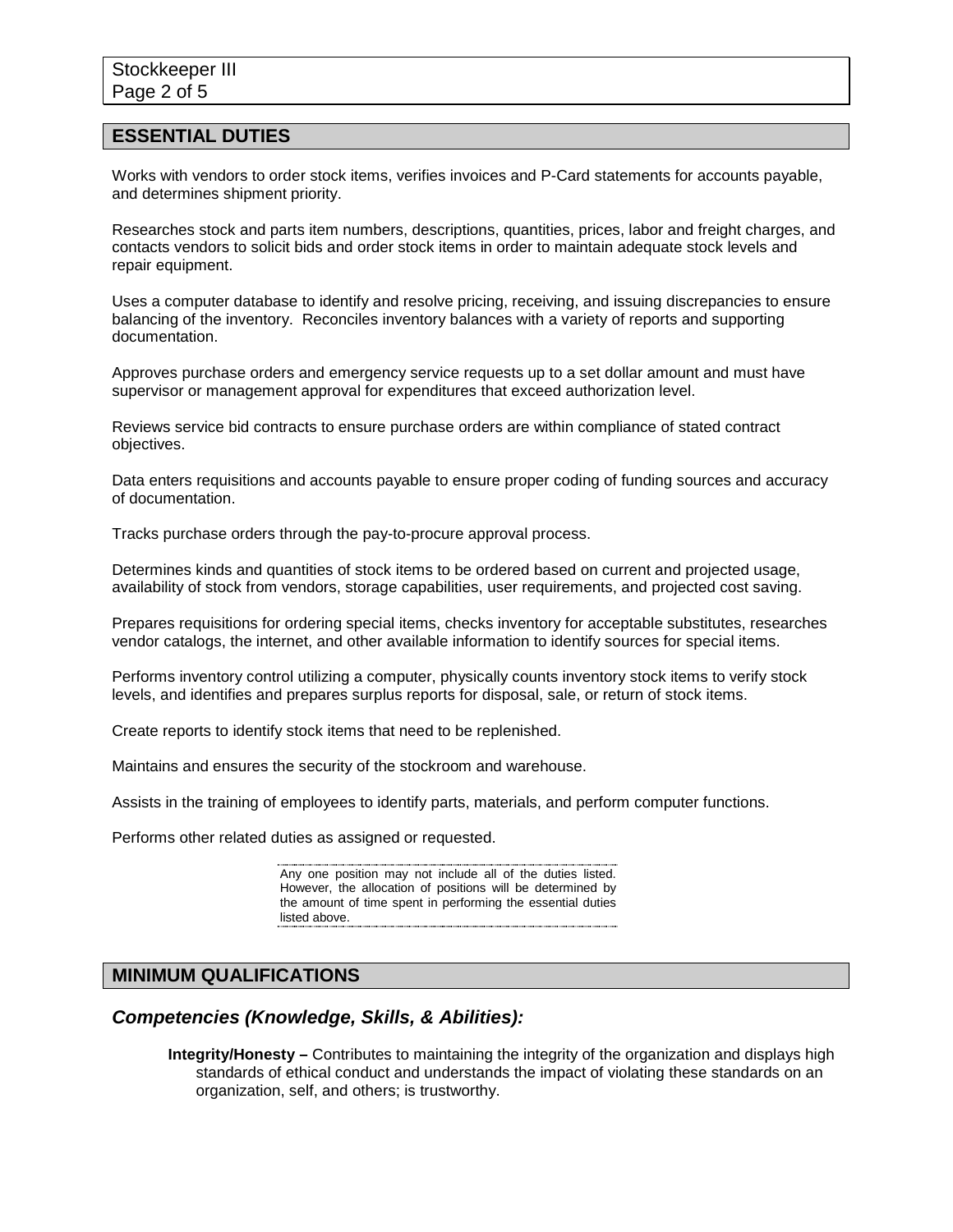- **Customer Service –** Works with clients and customers (that is, any individuals who use or receive the services or products that your work unit produces, including the general public, individuals who work in the agency, other agencies, or other outside organizations) to assess their needs, provide information or assistance, resolve their problems, or satisfy their expectations; knows about available products and services; is committed to providing quality products and services.
- **Conscientiousness –** Displays a high level of effort and commitment toward performing work; demonstrates responsible behavior.
- **Interpersonal Skills –** Shows understanding, friendliness, courtesy, tact, empathy, concern, and politeness *to others; develops and maintains effective relationships with others; may include effectively dealing with* individuals who are difficult, hostile, or distressed; relates well to people from varied backgrounds and different situations; is sensitive to cultural diversity, race gender, disabilities, and other individual differences.
- **Attention to Detail**  Is thorough when performing work and conscientious about attending to detail.
- **Self-Esteem –** Believes in own self-worth, maintains a positive view of self, and displays a professional image.
- **Flexibility –** Is open to change and new information; adapts behavior or work methods in response to new information, changing conditions, or unexpected obstacles; effectively deals with uncertainty.
- **Self-Management –** Sets well-defined and realistic personal goals; displays a high level of initiative, effort, and commitment towards completing assignments in a timely manner; works with minimal supervision; is motivated to achieve; demonstrates responsible behavior.
- **Memory –** Recalls information that has been presented previously.
- **Teamwork –** Encourages and facilitates cooperation, pride, trust, and group identity; fosters commitment and team spirit; works with others to achieve goals.
- **Reading –** Understands and interprets written material, including technical materials, rules, regulations, instructions, reports, charts, graphs, or tables; applies what is learned from written materials to specific situations.
- **Oral Communication –** Expresses information (for example, ideas or facts) to individuals or groups effectively, taking into account the audience and nature of the information (for example, technical, sensitive, controversial); makes clear and convincing oral presentations; listens to others, attends to nonverbal cues, and responds appropriately.
- **Arithmetic –** Performs computations such as additions, subtraction, multiplication, and division correctly using whole numbers, fractions, decimals, and percentages.
- **Writing –** Recognizes or uses correct English grammar, punctuation and spelling; communicates information (for example, facts, ideas, or messages) in a brief, clear, and organized manner; produces written information, which may include technical material, that is appropriate for the intended audience.
- **Reasoning –** Discovers or selects rules, principles, or relationships between facts and other information.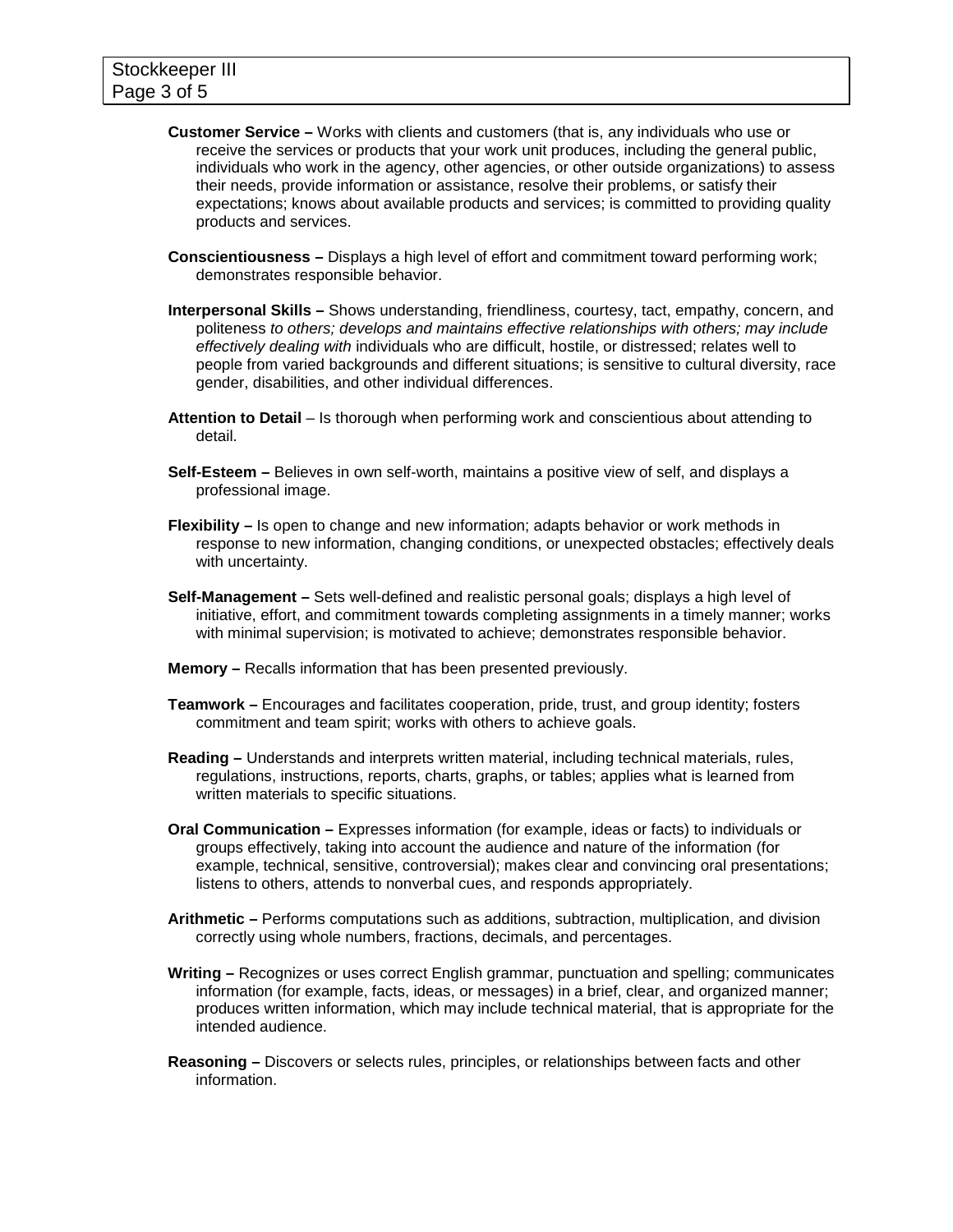- Knowledge of safety hazards and necessary safety precautions sufficient to be able to establish a safe work environment for self and others.
- Knowledge of shipping and receiving processes sufficient to be able to monitor received and missing items.
- Knowledge of cleaning methods, materials, tools, and equipment sufficient to be able to effectively clean city facilities.
- Skill in understanding and following oral, illustrated, written, or demonstrated instructions.
- Skill in using equipment needed to transport materials within a warehouse.
- Skill in comparing and copying words and numbers accurately, sorting data from a variety of sources and arranging them in sequential or logical order.
- Skill in using computers.
- Knowledge of ordering and controlling supplies sufficient to be able to evaluate and estimate usage rates, storage problems, and values.
- Knowledge of inventory techniques sufficient to be able to maintain adequate levels of supplies.
- Skill in using equipment needed to transport materials within a warehouse.

#### *Physical Demands:*

Standing: remaining on one's feet in an upright position. Walking: moving about on foot. Sitting: remaining in the normal seated position. Lifting: raising or lowering an object from one level to another. Lifting: raising or lowering an object weighing 50 pounds or more. Carrying: transporting an object, usually by hand, arm, or shoulder. Pushing: exerting force upon an object so that the object is away. Pulling: exerting force upon an object so that it is moving to the person. Balancing: maintaining body equilibrium to prevent falling over. Stooping: bending the body by bending spine at the waist. Climbing: ascending or descending objects usually with hands/feet. Reaching: extending the hand(s) and arm(s) in any direction. Handling: seizing, holding, grasping, or otherwise working with hands. Fingering: picking, pinching, or otherwise working with fingers. Talking: expressing or exchanging ideas by means of spoken words. Hearing: perceiving the nature of sounds by the ear. Accommodation: ability to adjust vision to bring objects into focus. Vision far acuity: ability to see clearly at 20 feet or more. Vision near acuity: ability to see clearly at 20 inches or less. Depth perception: ability to judge distance and space relationships. Field of Vision: ability to see peripherally. Color Vision: ability to distinguish and identify different colors.